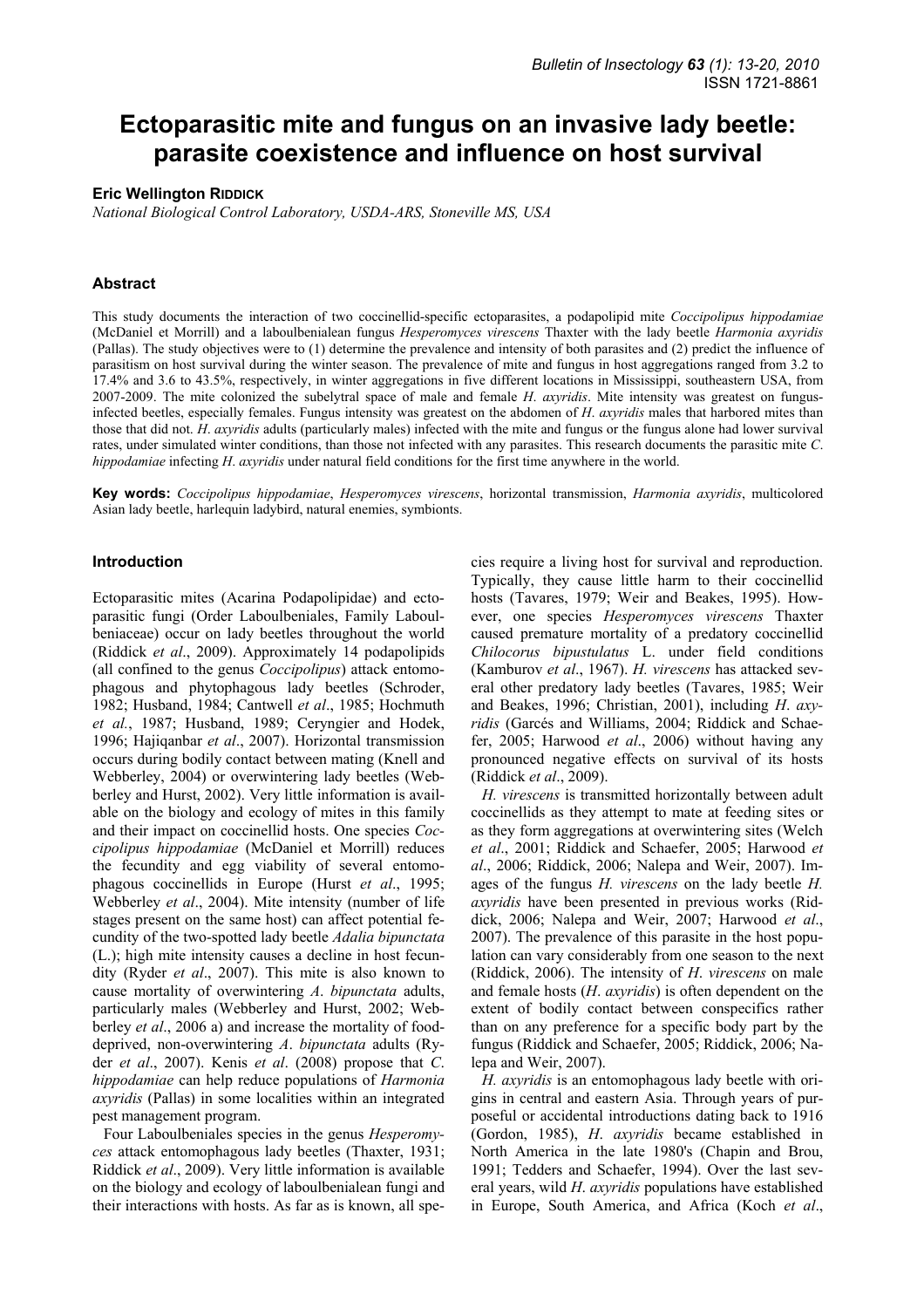2006; Majerus *et al*., 2006; Stals and Prinsloo, 2007; Adriaens *et al*., 2008; Burgio *et al*., 2008). *H*. *axyridis* is an important predator of aphids and other soft-bodied insects in soybean fields and pecan, apple, and citrus orchards (Tedders and Schaefer, 1994; LaRock and Ellington, 1996; Brown, 2004; Rutledge *et al*., 2004; Costamagna and Landis, 2006; Mignault *et al*., 2006). Unfortunately, *H*. *axyridis* feeds on damaged fruit in vineyards, taints wine, out-competes native coccinellids, feeds on non-target species, becomes a nuisance in households during the fall and winter seasons, and causes allergic reactions in humans (Koch and Galvan, 2008). There is a need to identify effective methods of managing this insect to curb its negative impacts in some urban and agricultural landscapes worldwide (Kenis *et al*., 2008) and fostering its positive impact as a predator of crop pests.

Lack of effective natural enemies to suppress *H*. *axyridis* populations could be one of the reasons why outbreaks of this insect occur. Nevertheless, several nonadapted natural enemies attack *H*. *axyridis*. These include tachinid flies (Nalepa and Kidd, 2002), braconid wasps (Koyama and Majerus, 2008), pathogenic bacteria (Majerus *et al*., 1998), pathogenic fungi (Roy *et al*., 2008) and nematodes (Shapiro-Ilan and Cottrell, 2005). Unfortunately, none of these species, alone, can regulate the population dynamics of *H*. *axyridis*. Maybe a suite of natural enemies operating together could significantly affect the population dynamics of *H*. *axyridis*. This study documents the interaction of two coccinellidspecific ectoparasites, a podapolipid mite *C*. *hippodamiae* and a laboulbenialean fungus *H*. *virescens* with the lady beetle *H*. *axyridis*. The study objectives were to (1) determine the prevalence and intensity of both parasites and (2) predict the influence of parasitism on host survival during the winter season. This study should increase our understanding of the interactions between parasitic mites and fungi and their beetle hosts.

## **Materials and methods**

# Parasite prevalence and intensity

*H. axyridis* adults were collected from five fall/winter aggregations in western Mississippi (USA) in December 2007, December 2008, and January 2009 (table 1). Distance between aggregation (collection) sites was a minimum of 9.7 km between sites 1 and 3 and a maximum of 134.1 km between sites 4 and 5. Beetles were transported back to the laboratory on the same day or the next day, in plastic vials or cardboard ice cream containers with lids. Because the ambient temperature was cool and the beetles were in a state of reduced activity at the time of capture, there was no need to transport beetles in a cooler (ice chest).

Beetles were placed in a refrigerator, in the same containers that they were captured in, upon arrival in the laboratory. All of the beetles were examined under an Olympus™ SZX16 Zoom Stereo microscope for the presence of parasitic mites (Podapolipidae) and parasitic fungi (Laboulbeniaceae). Parasite prevalence was the percentage of the sample populations (aggregations) infected with the mite or fungus. Infection rate was the percentage of male and female lady beetles harboring the mite or fungus. Fungus intensity was the number of mature or nearly mature thalli on body parts of the lady beetle. Mite intensity was the number of life stages (egg, larval female, adult female, and larviform male) underneath the elytra of the lady beetle.

The percent prevalence of both parasites was determined in the five *H*. *axyridis* populations (aggregation sites). The influence of host gender, parasite status (presence or absence), and the interaction between both factors on fungus and mite intensity was determined in this study. Sample size for fungus intensity was 50 fungus-infected males (40 without the mite, 10 with the mite) and 46 fungus-infected females (37 without the mite, 9 with the mite) for a total of 96 observations. Sample size for mite intensity was 13 mite-infected males (3 without the fungus, 10 with the fungus) and 21 miteinfected females (12 without the fungus, 9 with the fungus) for a total of 34 observations. Sample size reflects data combined from the five distinct *H axyridis* aggregations.

Voucher specimens of the mite and fungus are currently stored in vials of 70-80% ethanol, along with the host, at the USDA-ARS, National Biological Control Laboratory, in Stoneville, Mississippi, USA. In addition, vouchers of the mite are currently maintained on slides in the mite collection at Adrian College, Adrian, Michigan, USA and the USDA-ARS, Stoneville, Mississippi.

**Table 1.** Location of collection sites and number of live *H. axyridis* collected in each overwintering aggregation.

| <b>Collection Date</b> | Site | Location                                                        | H. axyridis                 |
|------------------------|------|-----------------------------------------------------------------|-----------------------------|
| 17 Dec. 2007           |      | Leland, MS (Washington Co.)<br>33°24.30'N 90°59.34'W            | 146 $\delta$ , 134 $\Omega$ |
| 4 Dec. 2008            |      | Grenada, MS (Grenada Co.)<br>33°46.79'N 89°46.38'W              | $9 \delta$ , 14 $\Omega$    |
| 17 Dec. 2008           |      | Stoneville, MS (Washington Co.)<br>33°27.32'N 90°55.46'W        | 48 $\delta$ , 47 $\Omega$   |
| 20 Dec. 2008           | 4    | Benoit, MS (Bolivar Co.)<br>33°59.78'N 91°07.76'W               | $92 \uparrow$ , 75 $\circ$  |
| 28 Jan. 2009           |      | Delta National Forest, MS (Sharkey Co.)<br>32°48.82'N 90°48.58W | 66 $\delta$ , 76 $\Omega$   |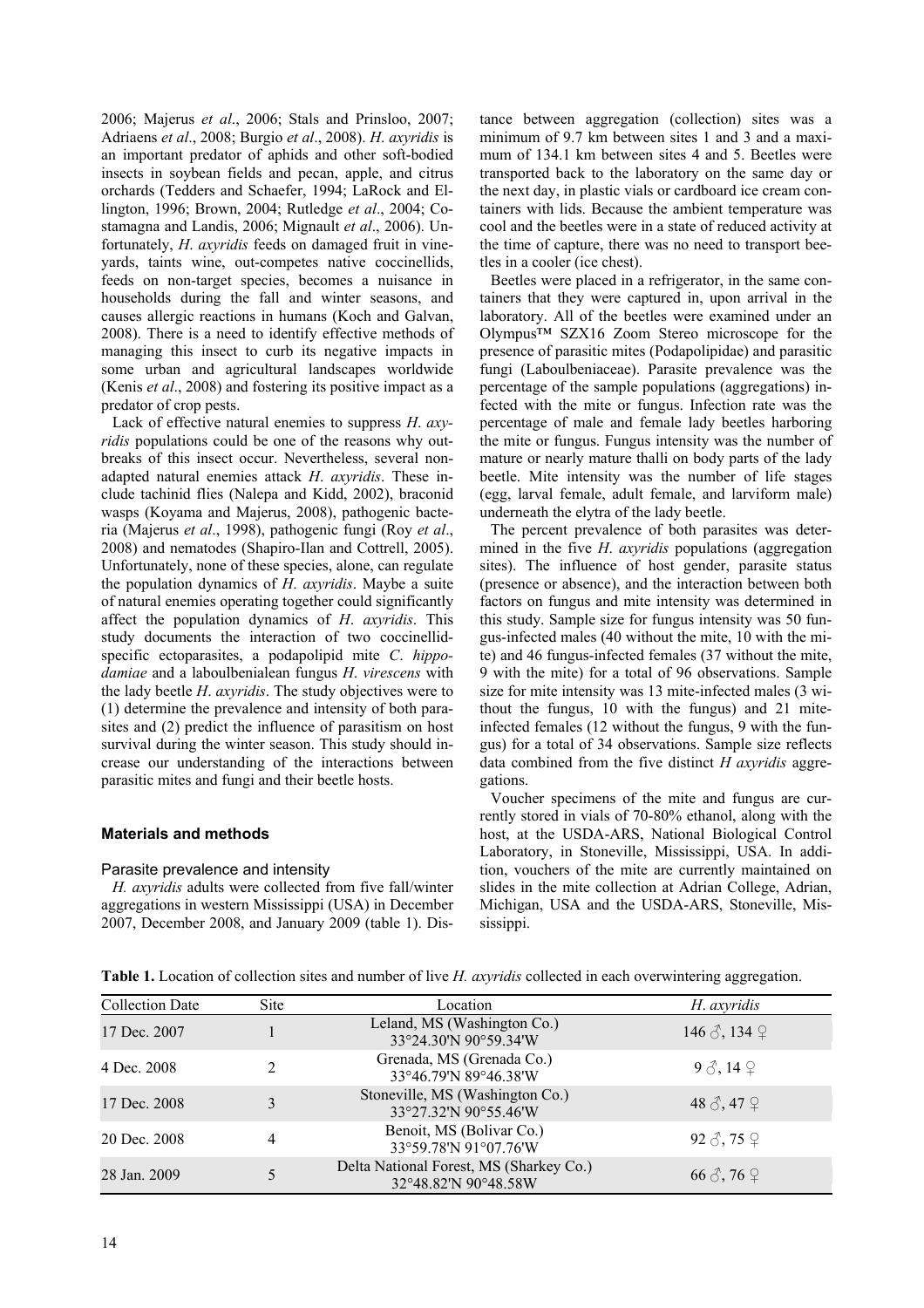## Parasitism and winter survival of hosts

Winter survival of *H*. *axyridis* males and females was determined under simulated conditions in the laboratory for 18 consecutive weeks (4 January 2008 to 9 May 2008), using lady beetles collected from site 1 (see table 1). Each beetle was randomly assigned to a 50-ml plastic centrifuge tube (with screened lid for air circulation) to prevent bodily contact between beetles, which may or may not influence winter survival. A lab-top refrigerator set at 8 °C and 58-60% RH simulated the winter conditions. Each week, survivorship was assessed across treatment groups, which included beetles with mite only (0 males, 7 females), with mite and fungus (5 males, 4 females), with fungus only (23 males, 17 females), and without any parasite (51 males, 51 females). Dead individuals were removed and frozen (-20 °C) for post-winter examination of mite intensity. Repeated measurements of the proportion of beetles in each treatment group surviving the winter resulted in 72 observations in this experiment.

#### Statistical analysis

Pearson product moment correlation measured the strength of association between percent prevalence of the parasitic mite and the fungus across five host populations (aggregations) and the strength of association between the percentage of host males and females infected with the mite or fungus. Following a completely randomized design, a factorial analysis of variance (ANOVA) using the general linear model (GLM) procedure compared the influence of host gender and parasite status (presence or absence), and the interaction of these two factors on mite intensity and fungus intensity. A Kaplan-Meier survival analysis (KMSA), followed by a Log-Rank test of equality, estimated the difference between the survival curves of beetles in the different treatment groups. Following a completely randomized design, a repeated measures analysis of variance (RM ANOVA) compared the influence of parasitism on proportion of hosts surviving the winter. Absolute data were square root transformed prior to ANOVA and proportional data were arcsine transformed prior to the RM ANOVA. A Tukey test separated means after ANOVA and RM ANOVA. Means were considered significantly different when  $p \le 0.05$ . SigmaStat 3.0.1 (Systat Software Inc., Richmond CA, USA) and SAS 9.1.3 (SAS Institute Inc., Cary NC, USA) software assisted with analysis of data. All data given in this manuscript represent non-transformed values.

# **Results**

#### Parasite prevalence

Two ectoparasites, *C*. *hippodamiae* and *H*. *virescens* occurred in five *H*. *axyridis* fall/winter populations (aggregation sites) in western Mississippi, southeastern USA, from 2007-2009. Mite stages were underneath the elytra and visible through worn-out areas in the elytra, as seen via a dorsal view of *H*. *axyridis* under a zoom stereo microscope (figure 1). Worn-out or de-pigmented sections in the elytra result from female mites feeding



**Figure 1**. Dorsal microscopic view of worn-out (depigmented) areas of the elytra of lady beetle *H*. *axyridis* male showing mite *C*. *hippodamiae* female with eggs (**A**), and underside of elytra showing close-up view of mite female with eggs (**B**). Scale bar represents  $400 \mu m$  in A and  $100 \mu m$  in B. (In colour at www.bulletinofinsectology.org)

along the underside of the elytra (McDaniel and Morrill, 1969*)*. Parasite prevalence ranged from 3.6 to 43.5% and 1.8 to 17.4% for the fungus and mite, respectively, across all aggregation sites (figure 2A). Prevalence of the mite and fungus correlated positively across the five aggregation sites ( $r = 0.98$ ,  $P = 0.004$ ,  $n = 5$ ). The percentage of *H*. *axyridis* infected with the fungus and mite was variable (figure 2B). Infection of males by the fungus and mite ranged from 3.3 to 33.3% and 0 to 33.3%, respectively. Infection of females by the fungus and mite ranged from 4.0 to 19.15% and 2.7 to 8.95%, respectively. Infection rate correlated positively between males infected with the fungus versus males infected with the mite  $(r = 0.88; P = 0.046, n = 5)$ , and between females infected with the fungus versus males infected with the mite  $(r = 0.91, P = 0.03, n = 5)$ .

#### Parasite intensity

The parasitic fungus *H*. *virescens* was more often on the abdomen, mesothorax, metathorax, legs, and dorsal side of the elytra of the host, *H*. *axyridis* (figure 3). The interaction of host gender and mite status (presence or absence) had a significant effect on fungus thallus intensity on the abdomen (table 2). Fungus intensity was greater on the abdomen of males with the mite than males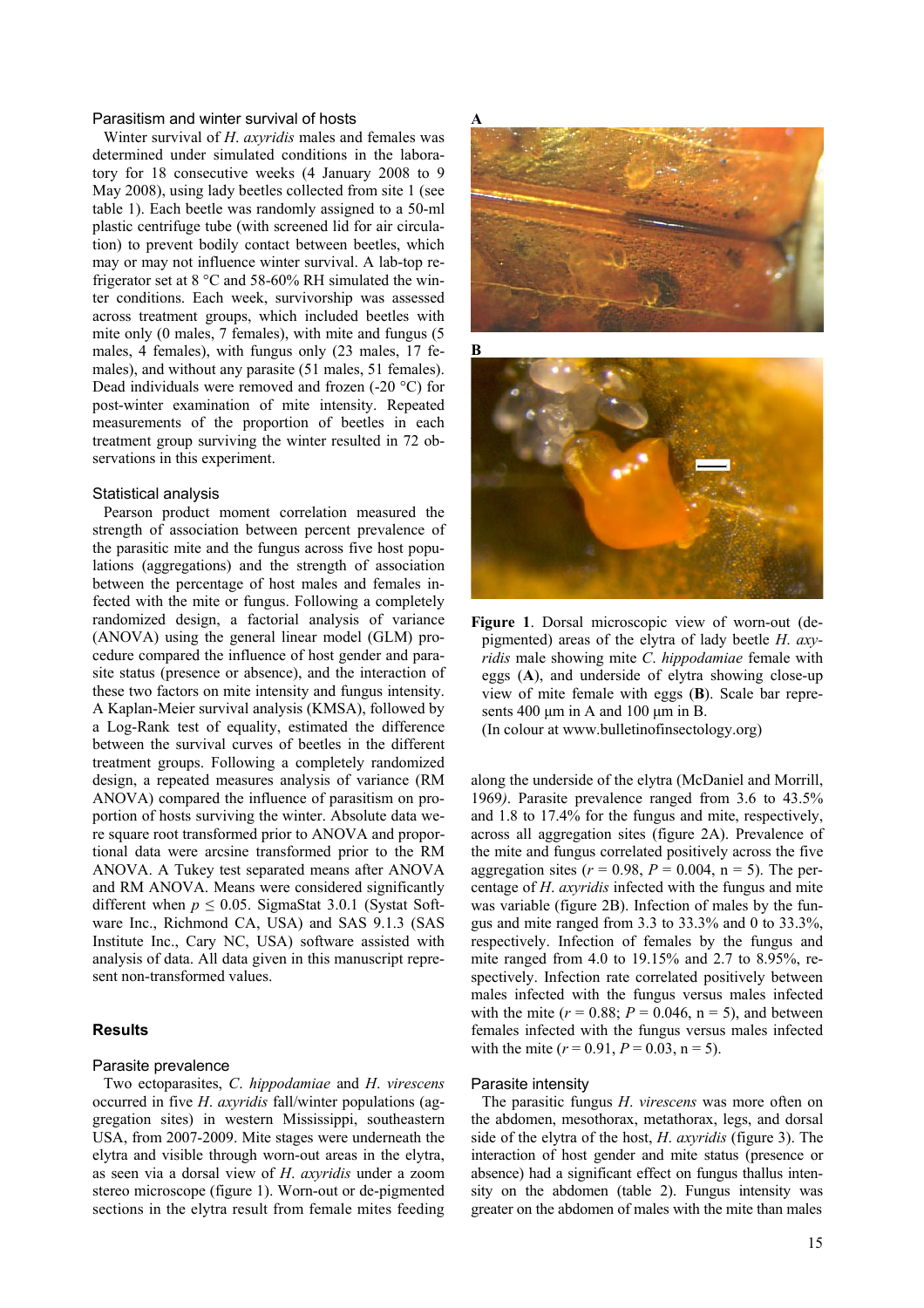

**Figure 2**. Percent prevalence of parasitic mite and fungus on *H*. *axyridis* collected in fall/winter aggregations (**A**) and percent infection rate of both parasites on male and female hosts (**B**). Sample size for parasite prevalence was five observations (aggregations). Sample size for infection rate was five observations for each of males and females harbouring mite or fungus.



**Host Body Parts** 

**Figure 3.** Mean  $\pm$  SEM number of mature or nearly mature *H*. *virescens* thalli (i.e., intensity) on body parts of the beetle *H*. *axyridis*. Sample size was 50 fungusinfected males (40 without the mite, 10 with the mite) and 46 fungus-infected females (37 without the mite, 9 with the mite) for a total of 96 observations.

without the mite or females with or without the mite. Host gender and mite status, and the interaction between the two factors, affected the number of thalli on the meso- and metathorax. Fungus intensity was greater on the meso- and metathorax of males with the mite than of males without the mite or females with or without the mite. Host gender and the interaction between the two factors affected the intensity of the fungus on the legs. Fungus intensity was greater on the legs of males with the mite than on males without the mite and females with or without the mite. Fungus intensity was unaffected by host gender, mite status, or the interaction of the two factors on other body parts, including head, antennae, and mouthparts combined, pronotum, elytra, and prothorax (table 2).

The parasitic mite *C*. *hippodamiae* was usually in egg, larval (immature) female or adult female stages of development underneath the elytra of *H*. *axyridis*. Larviform (but sexually mature) males were rare (figure 4). The intensity of mite eggs was unaffected by host gender, fungus status or the interaction of the two factors (table 3). There was a significant interaction between both factors on the intensity of larval females; fewer were on *H*. *axyridis* males without fungus than males with fungus or females with or without fungus. Intensity of adult mite females was less on male rather than female hosts and less under the elytra of hosts without fungus. The intensity of larviform males was unaffected by host gender, fungus status, or the interaction of the two factors.

## Parasitism and winter survival of hosts

Most *H*. *axyridis* males and females survived for 18 weeks (4.5 months) at a temperature of 8  $^{\circ}$ C in the laboratory. The proportion of adults surviving to the end of the experiment ranged from 0.75 to 1.0, depending on treatment (figure 5). Survival curves differed significantly between some of the treatments (KMSA; Log-Rank test,  $X^2 = 30.4$ ,  $df = 3$ ,  $p < 0.0001$ ). Weekly measures of survival differed between treatment groups (RM ANOVA, *F* = 52.9; *df* = 3, 51; *p* < 0.001). Survival was greatest for *H*. *axyridis* adults in the mite only and the no parasite treatments rather than the mite and fungus or the fungus only treatment group. Adult survival was also greater in the fungus only than the mite and fungus treatment group. A few infected males expired within the first several weeks of the experiment; the others expired within the final weeks (table 4). There was no discernible pattern in parasite intensity between the adults that failed to survive. Pathogenic fungi, parasitoid wasps, or parasitoid flies did not develop on or emerge from any of the individuals in the treatment groups.

# **Discussion**

#### Parasite prevalence and infection of lady beetles

This study documents the discovery of the mite *C*. *hippodamiae* as a parasite of the lady beetle *H. axyridis* under natural field conditions. The mite was first discovered on the convergent lady beetle *Hippodamia convergens* Guérin-Méneville in South Dakota, USA (McDaniel and Morrill, 1969) and later on the two-spot ladybird beetle *A*. *bipunctata* in New Jersey, USA (Husband, 1981). The fact that the prevalence of *C*. *hippodamiae* never exceeded 20% in any of the *H*. *axyridis* aggregations in this study suggests that this mite is not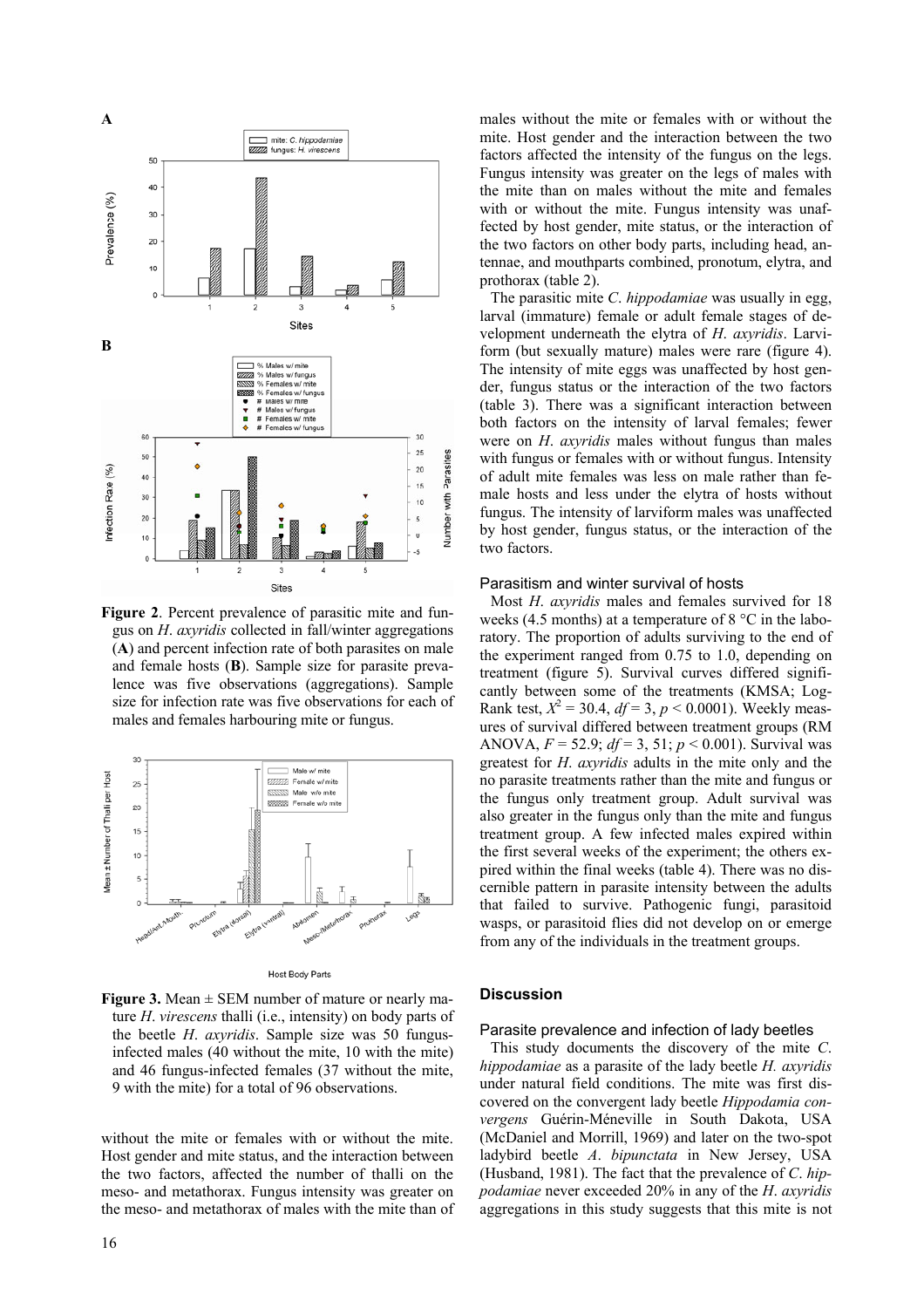| Source      | Statistic        |      |                      |                  |           |             |
|-------------|------------------|------|----------------------|------------------|-----------|-------------|
|             | $\overline{F}$   | df   | $\boldsymbol{P}$     | F                | df        | n           |
|             | Abdomen          |      |                      | Meso-/Metathorax |           |             |
| Host gender | 34.19            | 1,92 | ${}< 0.001$          | 12.28            | 1,92      | ${}< 0.001$ |
| Mite status | 9.15             | 1,92 | 0.003                | 5.26             | 1,92      | 0.024       |
| Interaction | 10.64            | 1,92 | 0.002                | 5.26             | 1,92      | 0.024       |
|             |                  | Legs | Head/Ant./Mouthparts |                  |           |             |
| Host gender | 17.33            | 1,92 | ${}< 0.001$          | 0.001            | 1,92      | 0.97        |
| Mite status | 1.38             | 1,92 | 0.24                 | 2.17             | 1,92      | 0.14        |
| Interaction | 9.53             | 1,92 | 0.003                | 0.03             | 1,92      | 0.86        |
|             | Pronotum         |      |                      | Elytra (dorsal)  |           |             |
| Host gender | 0.26             | 1,92 | 0.61                 | 1.15             | 1,92      | 0.28        |
| Mite status | 0.26             | 1,92 | 0.61                 | 1.96             | 1,92      | 0.16        |
| Interaction | 0.26             | 1,92 | 0.61                 | 0.21             | 1,92      | 0.65        |
|             | Elytra (ventral) |      |                      |                  | Prothorax |             |
| Host gender | 0.008            | 1,92 | 0.93                 | 0.22             | 1,92      | 0.64        |
| Mite status | 0.46             | 1,92 | 0.50                 | 0.22             | 1,92      | 0.64        |
| Interaction | 0.008            | 1,92 | 0.93                 | 0.22             | 1,92      | 0.64        |

**Table 2.** ANOVA statistics for the influence of host gender, mite status, and the interaction of both factors on intensity of the fungus *H. virescens*.

**Table 3.** ANOVA statistics for the influence of host gender, fungus status, and the interaction of both factors on the intensity of the mite *C*. *hippodamiae*.

| Source        | Statistic            |      |       |                |       |       |
|---------------|----------------------|------|-------|----------------|-------|-------|
|               | F                    | df   | D     |                |       |       |
|               | Egg<br>Larval female |      |       |                |       |       |
| Host gender   | 3.23                 | 1,30 | 0.08  | 7.67           | 1, 30 | 0.01  |
| Fungus status | 2.49                 | 1,30 | 0.125 | 9.61           | 1,30  | 0.004 |
| Interaction   | 0.145                | 1,30 | 0.71  | 4.28           | 1,30  | 0.047 |
|               | Adult female         |      |       | Larviform male |       |       |
| Host gender   | 7.41                 | 1,30 | 0.01  | 2.55           | 1, 30 | 0.12  |
| Fungus status | 5.62                 | 1,30 | 0.02  | 0.06           | 1,30  | 0.81  |
| Interaction   | 0.89                 | 1,30 | 0.35  | 2.16           | 1,30  | 0.15  |



**Figure 4.** Mean ± SEM number of C. *hippodamiae* life stages found underneath fungus-free and fungus-laden males and females. Sample size was 13 mite-infected males (3 without the fungus, 10 with the fungus) and 21 mite-infected females (12 without the fungus, 9 with the fungus) for a total of 34 observations.



**Figure 5.** Proportion of *H*. *axyridis* males and females surviving winter storage in relation to parasite infection. Sample size was 18 repeated measurements of beetles in four treatment groups for a total of 72 observations. Treatment groups included beetles with mite only (0 males, 7 females), mite and fungus (5 males, 4 females), fungus only (23 males, 17 females), and no parasites (51 males, 51 females).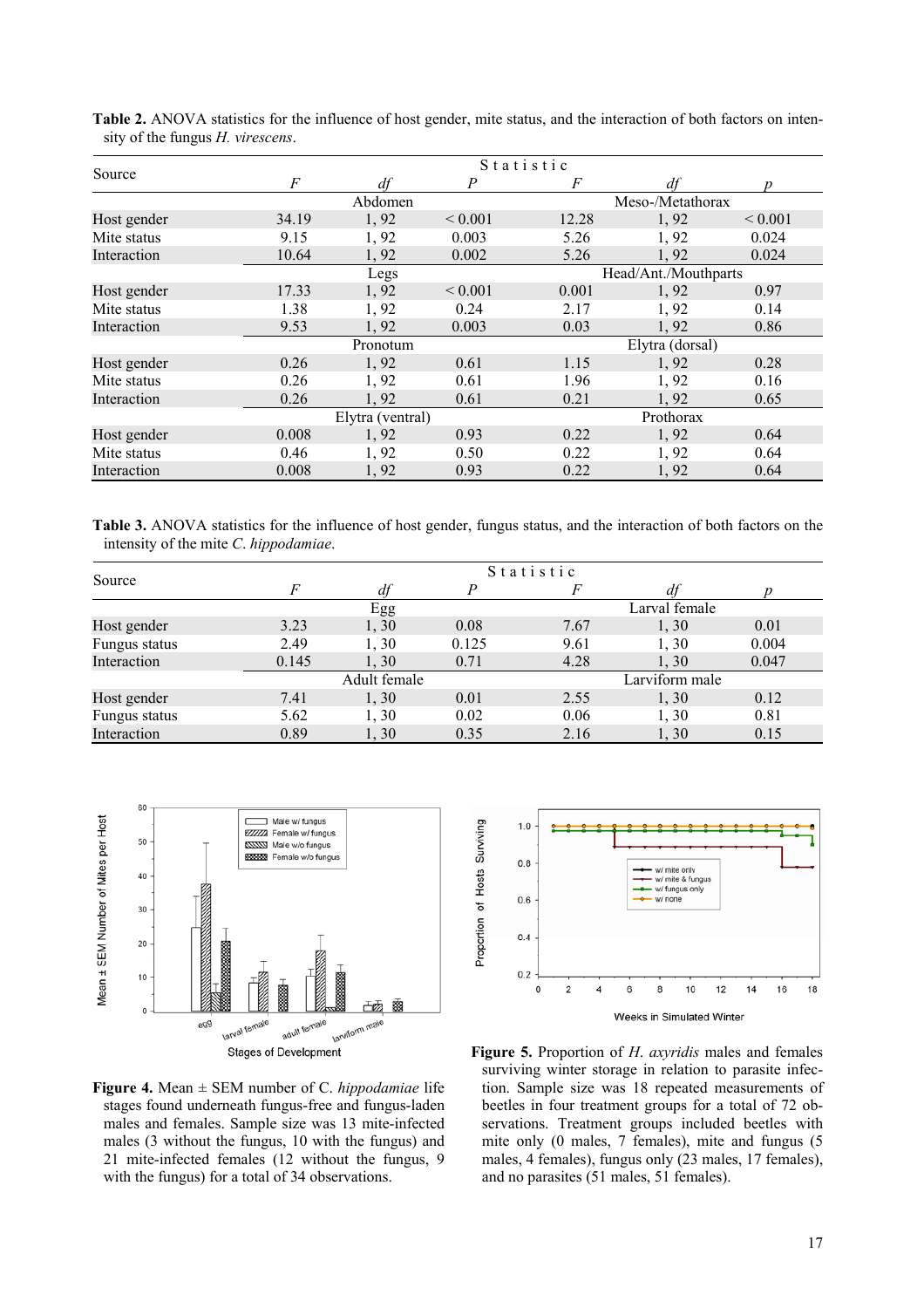|                        | Dead        | Fungus    | Mite      | Week    |
|------------------------|-------------|-----------|-----------|---------|
| <b>Treatment Group</b> | H. axyridis | Intensity | Intensity | Expired |
| Fungus only            |             | 30        | ----      |         |
| Mite and fungus        |             | 24        | 63        |         |
| Mite and fungus        |             | 22        | 50        | 16      |
| Fungus only            |             | 44        |           | 16      |
| Fungus only            |             | 168       |           | 18      |
| Fungus only            |             |           |           | 18      |
| None                   |             |           |           | 18      |

**Table 4.** Intensity of parasitic fungus and mite on lady beetle *H*. *axyridis* adults expiring in designated treatment groups during the simulated winter experiment.

Fungus intensity represented mature (and nearly mature) *H*. *virescens* thalli found on the host body and mite intensity represented life stages of *C*. *hippodamiae* found underneath the host elytra.

very abundant, at least not in western Mississippi. The prevalence of *C*. *hippodamiae* in *A*. *bipunctata* populations can exceed 50% in some years in certain localities in Europe (Webberley, 2000), but it can decline during the winter, maybe due to parasite-induced mortality of infected beetles and low temperature that restricts movement from infected to non-infected hosts (Webberley *et al.*, 2006a).

The parasitic fungus *H*. *virescens* can have a prevalence that reaches 80% in summer (Harwood *et al.*, 2006) and 62% in late winter (Nalepa and Weir, 2007) in *H*. *axyridis* populations in the United States. *H*. *virescens* prevalence in *A*. *bipunctata* populations during the winter was 24% in Europe (Weir and Beakes, 1996) and 29% in Austria (Christian, 2001). Upon arrival at an overwintering site in the fall season, less than 14% of *H*. *axyridis* harbored the fungus (Riddick and Schaefer, 2005). In light of prior research, *H*. *virescens* prevalence of up to 43% in a *H*. *axyridis* aggregation in early winter, in this study, was moderate.

The presence of both parasites in the same *H*. *axyridis* aggregations and occasionally on the same host individuals is previously unreported. Apparently, coexistence of both the fungus and mite on the same host is possible because of ample nutritional resources provided by the host. The observation of a strong association (positive correlation) between the prevalence of *H*. *virescens* and *C*. *hippodamiae* in aggregations of the lady beetle *H*. *axyridis* was not expected. Co-existence of *C*. *hippodamiae* and *H*. *virescens* on other lady beetles has been reported only once before. Christian (2001, 2002) found both parasites on the lady beetle *A*. *bipunctata* in Vienna, Austria. In contrast, Webberley *et al.* (2006b) did not find both parasites in the same *A*. *bipunctata* populations or on the same host individuals across multiple locations in Europe.

# Parasite intensity on hosts

The observation that *C*. *hippodamiae* immature and adult females outnumbered males approximately 5 to 1 on *H*. *axyridis* was lower than expected when considering densities reported in previous studies. For example, *C*. *hippodamiae* immature females outnumbered adult females and males by a ratio of approximately 100 to 1 and 1000 to 1, respectively, on the convergent lady beetle *H*. *convergens* (McDaniel and Morrill, 1969).

The observation that mite intensity was less on *H*. *axyridis* males devoid of fungus than males with fungus or females with or without fungus was not expected. The simplest explanation for this observation is that many of the males in this study were young (new generation) and unmated and had little or no contact with mite-infected conspecifics. Mite transmission often occurs as lady beetles are mating (Hurst *et al*., 1995). Therefore, these males were at less risk of infection and the parasites did not have ample time to proliferate on them. An alternative explanation that fungus-free males are less suitable hosts for colonization by the mite is untenable.

The observation of greater fungus intensity on the abdomen, mesothorax, metathorax, and legs of *H*. *axyridis* males with the mite, than without the mite, under the elytra was not expected. Typically, *H*. *virescens* is often on the dorsum (elytra) and ventrum (abdomen, mesothorax, and metathorax) of mite-free *H*. *axyridis* males and on the dorsum (elytra) of mite-free *H*. *axyridis* females (Riddick, 2006; Nalepa and Weir, 2007). The greater intensity of *H*. *virescens* on the ventrum of mite-laden males could suggest a physiological interaction between the mite and fungus. When the mite is feeding on hemolymph, via penetrating through the cuticle of the underside of the host elytra, development of *H*. *virescens* on the outer surface of the same host elytra could be restricted. In contrast, development of the fungus on the ventrum of a shared host would not be restricted, since the mite only feeds from the underside of the elytra of its host. No comparable studies on the position and intensity of ectoparasitic fungi and mites on their shared coccinellid hosts occur in the literature.

# Parasitism and winter survival of hosts

The observation of slight mortality of *H*. *axyridis*  adults, particularly males, in the mite and fungus and fungus only treatment groups under simulated winter conditions suggests that ectoparasites have the potential to alter the survival of this lady beetle under natural field conditions. The observation that one beetle in the fungus only and one in the mite and fungus treatment groups expired within the first and fifth week of this experiment, respectively, suggests that old age and perhaps a weakened immune system due to parasitism, rather than starvation, might have been responsible for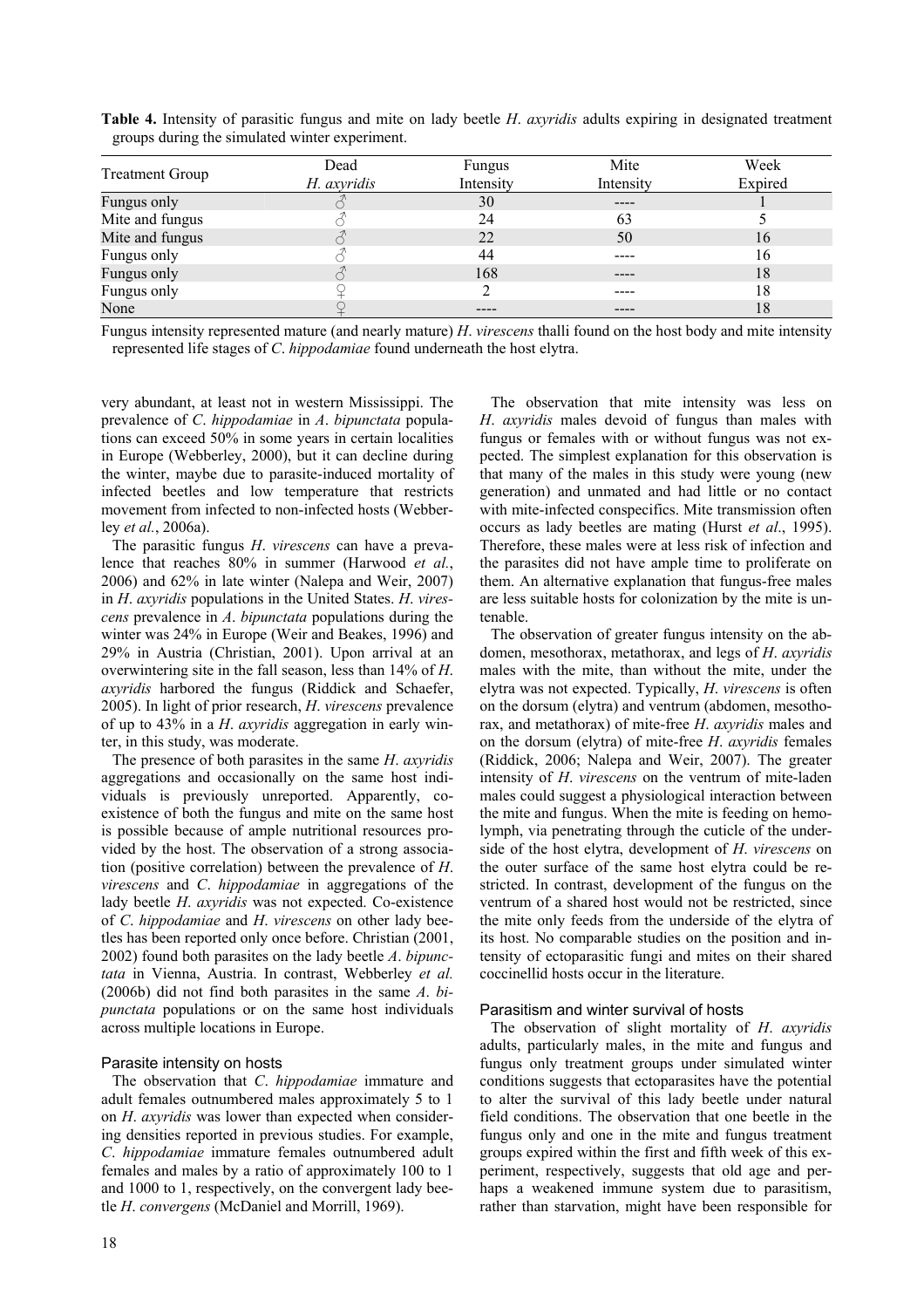their demise. *H. axyridis* adults can live more than two years (Savoïskaya, 1970 in Nalepa *et al*., 1996), so it is conceivable that old generation adults overwinter with new generation adults.

Interestingly, no beetles (all females) in the mite only treatment group died during the course of this experiment. This result can only suggest that the mite does not reduce the winter survival of *H*. *axyridis* females. In southern USA (specifically in Mississippi), *H*. *axyridis* adults are usually inactive from mid- to late November until late February or early March. In this study, beetles remained in simulated winter conditions until early May, approximately eight weeks beyond normal conditions in the field. Webberley and Hurst (2002) found that *C*. *hippodamiae* caused a decline in winter survival of *A*. *bipunctata*, especially of males, in cold conditions from September until March in the United Kingdom. The winter season is a few months longer in the United Kingdom than in southern USA.

# **Conclusion**

This study documents the invasive lady beetle *H*. *axyridis* as a new host for the parasitic mite *C*. *hippodamiae*. The mite *C*. *hippodamiae* and the fungus *H*. *virescens* can co-exist in the same *H*. *axyridis* populations (aggregations) and on some of the same host individuals. The mite has the potential of altering the position and intensity of the fungus on shared hosts, but further research is necessary to confirm this observation. Parasitism by the mite and fungus combined and the fungus alone might reduce winter survival of *H*. *axyridis*, especially males. Follow-up experiments are necessary to clarify the interaction of *H*. *axyridis* age and gender on the influence of parasitism on winter survival. Defining the role of native parasites on the life history of *H*. *axyridis* is a logical step in identifying a suite of natural enemies that can help curb populations of this invasive lady beetle in some localities.

## **Acknowledgements**

Anne Hammett permitted the collection of overwintering beetles from inside a storage shed on her property in December 2007. Nathan Schiff and Corey Wilkins (USDA, Forest Service), Rebecca Rosamond (US Fish and Wildlife Service), and Patrick Smith (USDA-APHIS, Wildlife Services) collected *H*. *axyridis* from several localities in December 2008 and January 2009. Robert W. Husband identified the parasitic mite on *H*. *axyridis* and provided reprints of his work on podapolipid mites. Alex Weir identified the laboulbenialean fungus in a previous study. Ted Cottrell, Jonathan Lundgren and James Harwood reviewed an earlier version of this manuscript. The United States Government has the right to retain a non-exclusive, royalty-free license in and to any copyright of this article. This article reports the results of research only. Mention of a commercial or proprietary product does not constitute an endorsement of the product by the USDA.

### **References**

- ADRIAENS T., SAN MARTIN y GOMEZ G., MAES D., 2008.- Invasion history, habitat preferences and phenology of the invasive ladybird *Harmonia axyridis* in Belgium.- *BioControl*, 53: 69-88.
- BROWN M. W., 2004.- Role of aphid predator guild in controlling spirea aphid populations on apple in West Virginia, USA.- *Biological Control*, 29: 189-198.
- BURGIO G., SANTI F., LANZONI A., MASETTI A., DE LUIGI V., MELANDRI M., REGGIANI A., RICCI C., LOOMANS A. J. M., MAINI S., 2008.- *Harmonia axyridis* recordings in northern Italy.- *Bulletin of Insectology*, 61: 361-364.
- CANTWELL G. E., CANTELO W. W., CANTWELL M. A., 1985.- Effect of a parasitic mite, *Coccipolipus epilachnae*, on fecundity, food consumption and longevity of the Mexican bean beetle.- *Journal of Entomological Science*, 20: 199- 203.
- CERYNGIER P., HODEK I., 1996.- Enemies of the Coccinellidae, pp. 319-350.- In: *Ecology of Coccinellidae* (HODEK I., HONEK A., Eds).- Kluwer Academic Publishers, Dordrecht, The Netherlands.
- CHAPIN J. B., BROU V. A., 1991.- *Harmonia axyridis* (Pallas), the third species of the genus to be found in the United States.- *Proceedings of the Entomological Society of Washington*, 93: 630-635.
- CHRISTIAN E., 2001.- The coccinellid parasite *Hesperomyces virescens* and further species of the order Laboulbeniales (Ascomycotina) new to Austria.- *Annalen des Naturhistorischen Museums in Wein*, 103 B: 599-603.
- CHRISTIAN E., 2002.- Zur Verbreitung und Lebensweise des Marienkäfer-Parasiten *Coccipolipus hippodamiae* (McDaniel & Morrill, 1969) (Acari, Podapolipidae).- *Abhandlungen und Berichte des Naturkundemuseums Görlitz*, 74: 9-14.
- COSTAMAGNA A. C., LANDIS D. A., 2006.- Predators exert topdown control of soybean aphid across a gradient of agricultural management systems.- *Ecological Applications*, 16: 1619-1628.
- GARCÉS S., WILLIAMS R., 2004.- First record of *Hesperomyces virescens* Thaxter (Laboulbeniales: Ascomycetes) on *Harmonia axyridis* (Pallas) (Coleoptera: Coccinellidae).- *Journal of the Kansas Entomological Society*, 77: 156-158.
- GORDON R. D., 1985.- The Coccinellidae (Coleoptera) of America north of Mexico.- *Journal of the New York Entomological Society*, 93: 1-912.
- HAJIQANBAR H., HUSBAND R. W., KAMALI K., SABOORI A., KAMALI H., 2007.- *Ovacarus longisetosus* n. sp. (Acari: Podapolipidae) from *Amara* (Paracelia) *saxicoloa* Zimm. (Coleoptera: Carabidae) and new records of *Coccipolipus*, *Dorsipes*, *Eutarsopolipus* and *Tarsopolipus* from Iran.- *International Journal of Acarology*, 33: 241-244.
- HARWOOD J. D., RICCI C., ROMANI R., PITZ K. M., WEIR A., OBRYCKI J. J., 2006.- Prevalence and association of the laboulbenialean fungus *Hesperomyces virescens* (Laboulbeniales: Laboulbeniaceae) on coccinellid hosts (Coleoptera: Coccinellidae) in Kentucky, USA.- *European Journal of Entomology*, 103: 799-804.
- HOCHMUTH R. C., HELLMAN J. L., DIVELY G., SCHRODER R. F. W., 1987.- Effect of parasitic mite *Coccipolipus epilachnae* (Acari: Podapolipidae) on feeding, fecundity, and longevity of soybean-fed adult Mexican bean beetles (Coloeoptera: Coccinellidae) at different temperatures.- *Journal of Economic Entomology*, 80: 612-616.
- HURST G. D. D., SHARPE R. G., BROOMFIELD A. H., WALKER L. E., MAJERUS T. M. O., ZAKHAROV I. A., MAJERUS M. E. N., 1995.- Sexually transmitted disease in a promiscuous insect, *Adalia bipunctata*.- *Ecological Entomology*, 20: 230-236.
- HUSBAND R. W., 1981.- The African species of *Coccipolipus* with a description of all stages of *Coccipolipus solanophilae* (Acarina: Podapolipidae).- *Revue de Zoologie Africaine*, 95: 283-299.